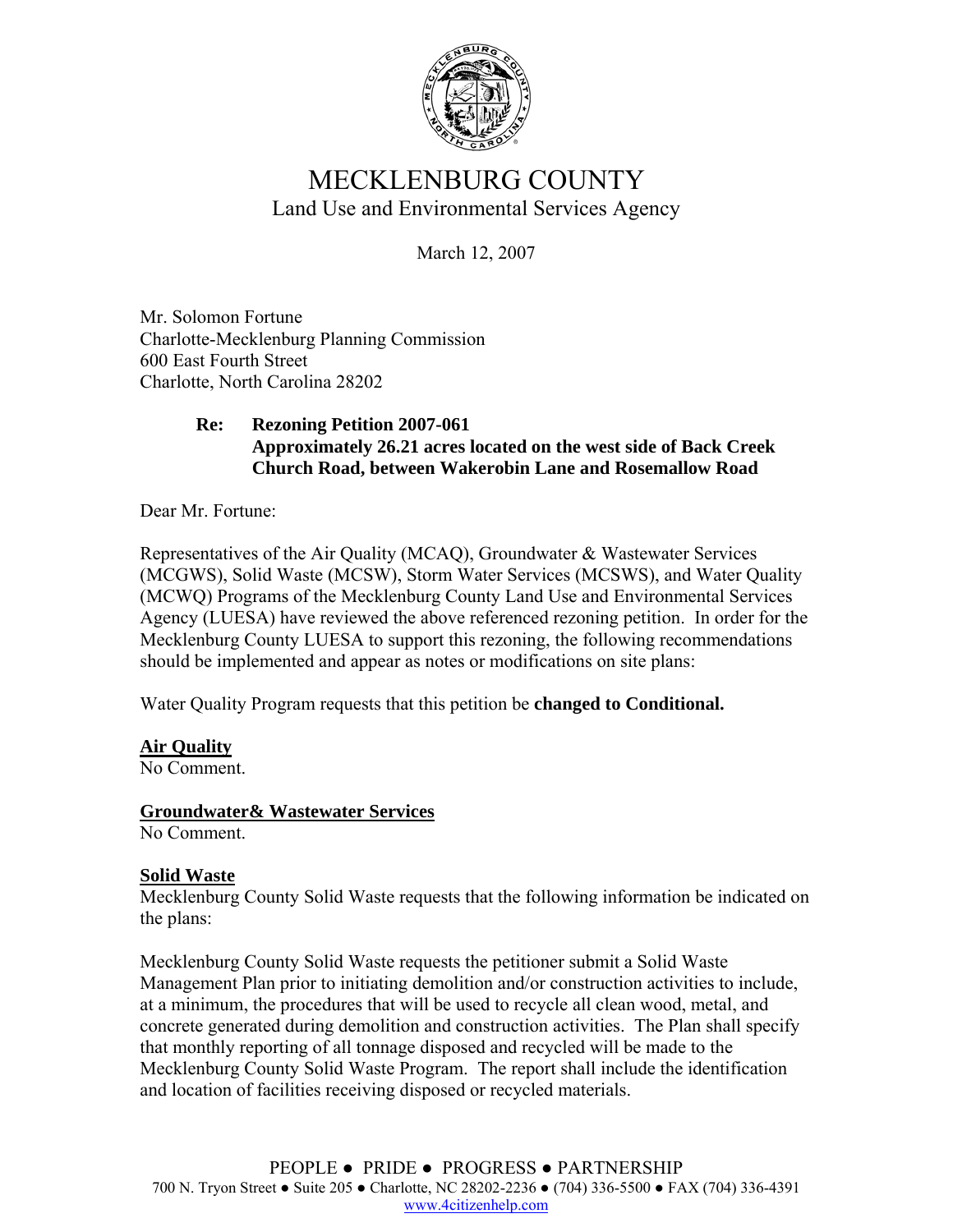#### Page 2

Mecklenburg County is committed to reduction of construction/demolition waste. Technical assistance is available at no charge to those companies willing to partner with the County in this effort. Please contact Diane Davis at (704) 432-0399 for more information regarding the County's technical assistance services and for submission of your Solid Waste Management Plan.

#### **Storm Water**

No Comment.

#### **Water Quality**

The Mecklenburg County Water Quality Program cannot support the rezoning of the subject property unless the comments and/or ordinances are implemented and appear on any revised site plans as notes and/or schematics.

## **Applicable Ordinances:**

#### *35 foot S.W.I.M. Buffer*

A stream segment located on the subject property drains greater than or equal to 100 acres and less than 300 acres. According to the City of Charlotte Zoning Ordinance, Chapter 12, Part 8- Surface Water Improvement and Management (S.W.I.M.) Stream Buffers, Section 12.804, *Buffer Standards,* streams meeting this criterion are required to have buffers 35 feet in width on both sides of the stream measured from the top of the bank*.*

The proposed project will include a substantial amount of impervious area, which will directly affect surface water quality due to storm water runoff from the project. Storm water runoff becomes contaminated with pollutants associated with the impervious area usage, transporting these pollutants to surface waters. In addition, this impervious area acts to increase the volume and velocity of storm water entering surface waters, which affects stream channel stability and negatively impacts water quality and aquatic habitat. In order to mitigate the impacts of these pollutants and to protect water quality conditions, the proposed project should incorporate the criteria specified below.

## **General Recommendations:**

#### *Additional Stream Buffers*

If applicable to the subject property, intermittent and perennial stream segments draining less than 100 acres shall be delineated by a certified professional using the U.S. Army Corps of Engineers and N.C. Division of Water Quality methodology. The locations of streams and the required buffers shall be depicted on site plans.

If applicable to the subject property, a 35-foot protective buffer shall be established on both sides of intermittent and perennial stream segments draining between 50 acres and 100 acres. A buffer shall include two zones, a 20-foot undisturbed Streamside Zone, and a 15-foot limited-use Upland Zone. The allowable uses in these Zones are to be the same as those outlined in the City of Charlotte Zoning Ordinance, Chapter 12, Part 8, S.W.I.M. Stream Buffers, for streams draining greater than 100 acres, but less than 300 acres.

If applicable to the subject property, all intermittent and perennial stream segments draining less than or equal to 50 acres shall have a minimum 30-foot vegetated buffer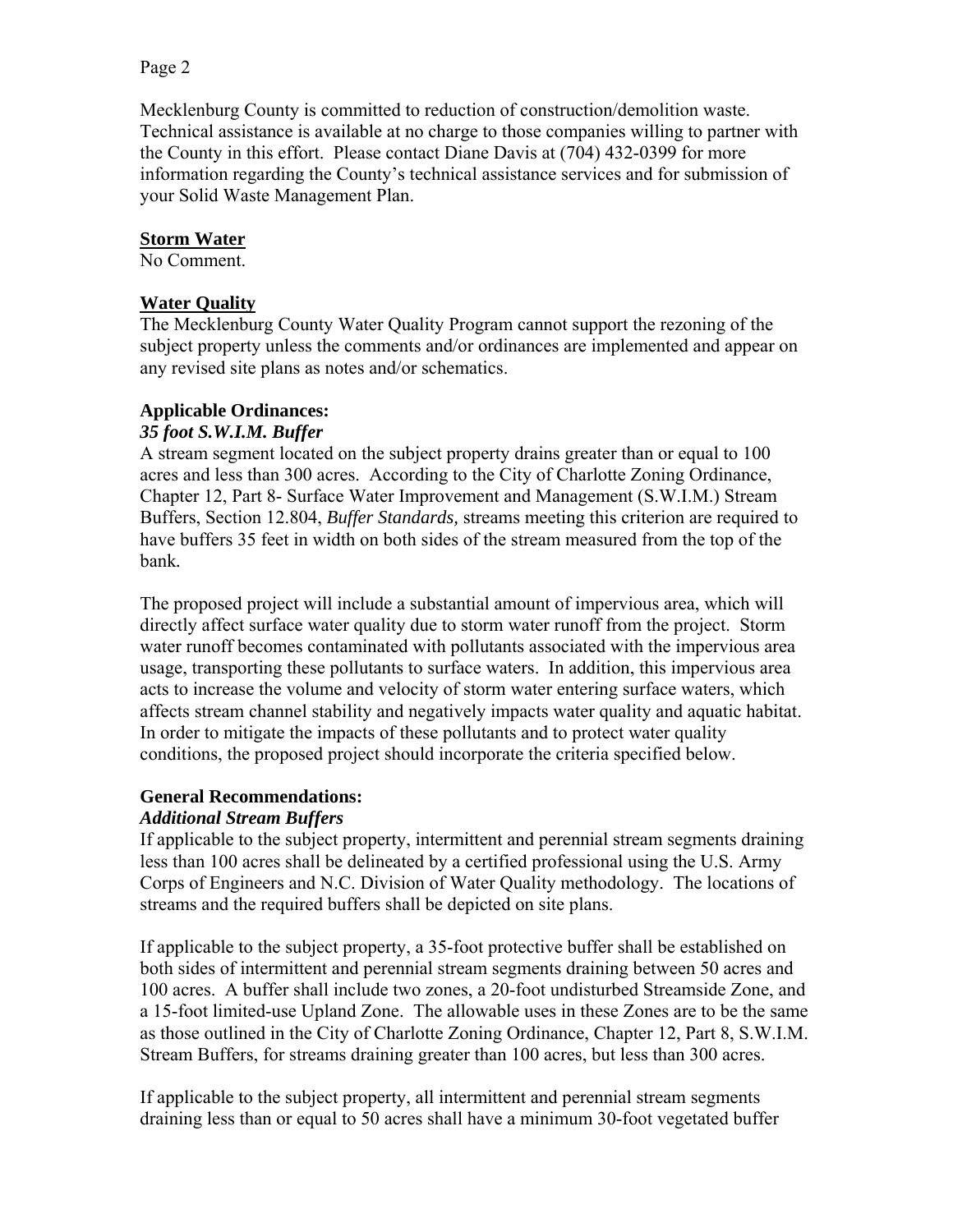# Page 3

including an undisturbed or bioengineered 10-foot zone adjacent to the bank. Disturbance of the buffer is allowed; however, any disturbed area in the 10-foot zone adjacent to the bank shall require stream bank stabilization using bioengineering techniques approved by MCWQP. All buffers shall be measured from the top of the bank on both sides of the stream.

# *Storm Water Quality Treatment*

Any separate, defined drainage area within a project that will have greater than 24% built-upon area is to have water quality best management practices (BMPs) to treat storm water runoff from the entire built-upon area within the separate, defined drainage area. The BMPs are to be constructed to achieve 85% Total Suspended Solid (TSS) removal for the entire post-development runoff volume for the first 1-inch of rainfall. The BMPs must be designed and constructed in accordance with the N.C. Department of Environment and Natural Resources (NCDENR) Best Management Practices Manual, April 1999, Section 4.0.

The use of Low Impact Design (LID) such as bioretention systems in tree islands, grassed swales, vegetated buffers, level spreaders, and other innovative systems in a "treatment train" is optional and encouraged, where applicable. LID systems can be employed in whole or in part, to meet the 85% TSS treatment standard for storm water runoff. LID must be designed and constructed per the NCDENR Best Management Practices Manual, April 1999, Section 4.0.

# *Storm Water Volume and Peak Controls*

Any separate, defined drainage area within a project that will have greater than 24% built-upon area is to have best management practices (BMPs) to control the entire runoff volume for the 1-year, 24-hour. The runoff volume drawdown time for the BMPs shall be a minimum of 24 hours, but not more than 120 hours. The peak runoff rates should be controlled with BMPs to match the predevelopment runoff rates for the 10-year and 25 year, 6-hr storms *or* perform a downstream analysis to determine whether peak control is needed, and if so, for what level of storm frequency.

Storm water runoff from the development shall be transported from the site by vegetated conveyances to the maximum extent practicable.

Please contact the staff members who conducted the reviews if you have any questions. The reviews were conducted by, Leslie Rhodes

(Leslie.Rhodes@mecklenburgcountync.gov) with MCAQ, Jack Stutts

 $(Jack.Stutts@mecklenburgcountync.gov)$  with GWS, Joe Hack

(Joe.Hack@mecklenburgcountync.gov) with MCSW, Bill Tingle

(Bill.Tingle@mecklenburgcountync.gov) with MCSWS, and Rusty Rozzelle

(Rusty.Rozzelle@mecklenburgcountync.gov) with the MCWQ.

Respectfully,